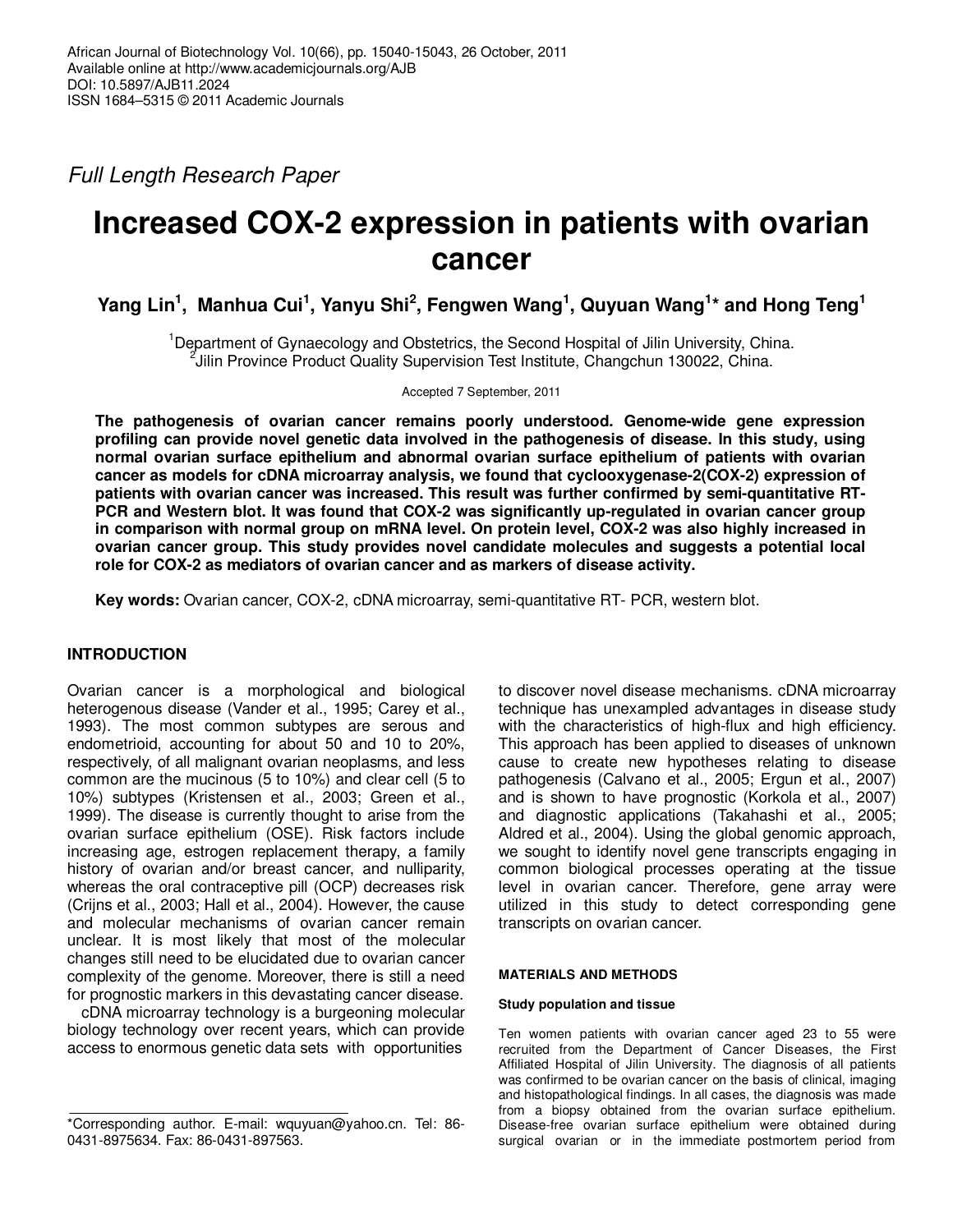patients who had submitted for organ donation for the purposes of medical research. Informed written consent was obtained from all subjects, and the study was approved by the Ethics Committee of Jilin University, China.

#### **RNA extraction**

Total RNA was isolated from ovarian surface epithelium (OSE) using TRIzol reagent (Invitrogen, USA) according to the manufacturer's protocol and as described in the online supplement. In fact, OSE was incubated with 1 ml TRIzol for 5 min at room temperature (RT). Cell debris was removed by centrifugation (12,000  $\times$  g at 4°C for 15 min) and 0.4 ml chloroform was added. The mixture was incubated for 15 min at RT after vortexing. The phases were separated by centrifugation (12,000  $\times$  g at 4 °C for 15 min) and the aqueous phase was transferred to a new tube. 0.6× volume of isopropyl alcohol and a 0.1× volume of 3 M sodium acetate were added to this aqueous phase and incubated for 10 min at 4°C. The precipitated RNA was pelleted by centrifugation (12,000 ×g at 4°C for 15 min) and after the removal of the supernatant, the RNA was washed twice with 70% ethanol. After drying, the RNA was resuspended in 30 µl DEPC-treated water. The quality and quantity of the RNA was verified by the presence of two discrete electropherogram peaks corresponding to the 28S and 18S rRNA at a ratio approaching 2:1.

#### **cDNA microarray**

Isolation and validation of high-quality OSE mRNA from the ovarian cancer and the normal OSE mRNA were reversely transcribed to cDNAs, then, cDNAs were labeled with the directly incorporated fluorescently dUTP (cy-5 or cy-3) to prepare the hybridization probes. The mixed probes were hybridized to the cDNA microarray. After high-stringent washing, the cDNA microarray was scanned using the fluorescent signals and showed differences between two tissues by means of statistical analysis program.

#### **Semi-quantitative RT-PCR**

Using mRNA as template, single-stranded cDNAs were generated by Superscript II reverse transcriptase (Takara) according to the manufacturer's directions. The COX-2 primer sequences were as follows: sense prime: 5′-GAACAACATTCCCTTCCTTCG-3′; antisense prime: 5′-GAAGTTCCT TAT TTCCTTTCACACC-3. GAPDH (Applied Biosystems) served as the internal control. The PCR conditions were 94°C for 3 min, followed by 30 cycles of DNA amplification (45 s at 94°C, 1 min at 61°C and 90s at 72°C) and 5 min incubation at 72°C. PCR products were separated by electrophoresis at a constant voltage (2 V/ cm) in a 1.0% (w/v) agarose gel. Images were captured using a Gel Print 2000i/VGA (Bio Image), and the integrated densities value (IDV) was analyzed with computerized image analysis system (Motic Images Advanced 3.2). All DNA manipulations were performed as described by Sambrook et al. (2001).

#### **Western blot**

In order to detect protein expression level of COX-2, western blot was performed as described in the online supplement. Protein homogenates of OSE samples were prepared by rapid homogenization in 10 volumes of lysis buffer (2 mM EDTA, 10 mM EGTA, 0.4% NaF, 20 mM Tris-HCl, pH7.5). OSE homogenate were centrifuged at 17,000  $g$  for 1 h at 4°C and the protein concentration in the supernatant was determined by the Coomassie (G250)

binding method. Equal amounts of protein (20 µg) from each sample were loaded and separated into a 7.5% gradient SDS-PAGE under denaturing conditions. Electroblotting proteins were transferred onto nitrocellulose membranes. After blocking with 5% BSA overnight at 4°C, membranes were incubated for 2 h at room temperature in agitation with the following antibodies: Rabbit polyclonal anti- COX-2 (dilution 1:500; Santa Cruz Biotechnology, USA) and rabbit polyclonal anti-β-actin (dilution 1:100; Santa Cruz Biotechnology, USA). Secondary horseradish peroxidase conjugated rabbit anti-goat / goat anti-rabbit antibodies (Santa Cruz Biotechnology, USA) were used at 1:3000 dilution for 2 h at room temperature in agitation. Immunoreactive bands were visualized using the enhanced chemiluminescence (ECL kit, Santa Cruz Biotechnology, USA) and scanned using Chemi Imager 5500 V2.03 software. The integrated densities value (IDV) was analyzed with computerized image analysis system (Fluor Chen 2.0) and normalized with that of β-actin.

#### **Statistical analysis**

To calculate the statistical differences between the control and ovarian cancer, the statistical package SPSS13.0 (SPSS Incorporated, Chicago) was used for all analysis.

## **RESULTS**

### **COX-2 differentially expressed by cDNA microarray**

Identifying functionally related genes that distinguished the patients with ovarian cancer and the control subjects was interesting. There were 204 differentially expressed transcripts genes in the patients with ovarian cancer when compared with the control subjects, 94 genes were up-regulated while 110 were down-regulated in the ovarian cancer. The gene list is available for review on the National Center for Biotechnology Information's Gene Expression Omnibus (http://www.ncbi.nlm.nih.gov/geo/ query). One of these genes was identified as COX-2, which was significantly up-regulated in ovarian cancer in comparison with the normal by cDNA microarray.

## **Semi-quantitative RT-PCR analysis of COX-2 expression**

In order to detect the mRNA expression of COX-2 in patients with ovarian cancer, semi-quantitative RT-PCR was conducted. As shown in Figure 1, the expression of COX-2 was significantly higher in OSE with ovarian cancer than the normal OSE on mRNA level  $(P < 0.01)$ . This result further confirms that COX-2 expression was up-regulated in patients with ovarian cancer in comparison with the normal women.

#### **Western blot analysis of COX-2 expression**

The western blot was performed to detect protein expression of COX-2. As shown in Figure 2, the expression of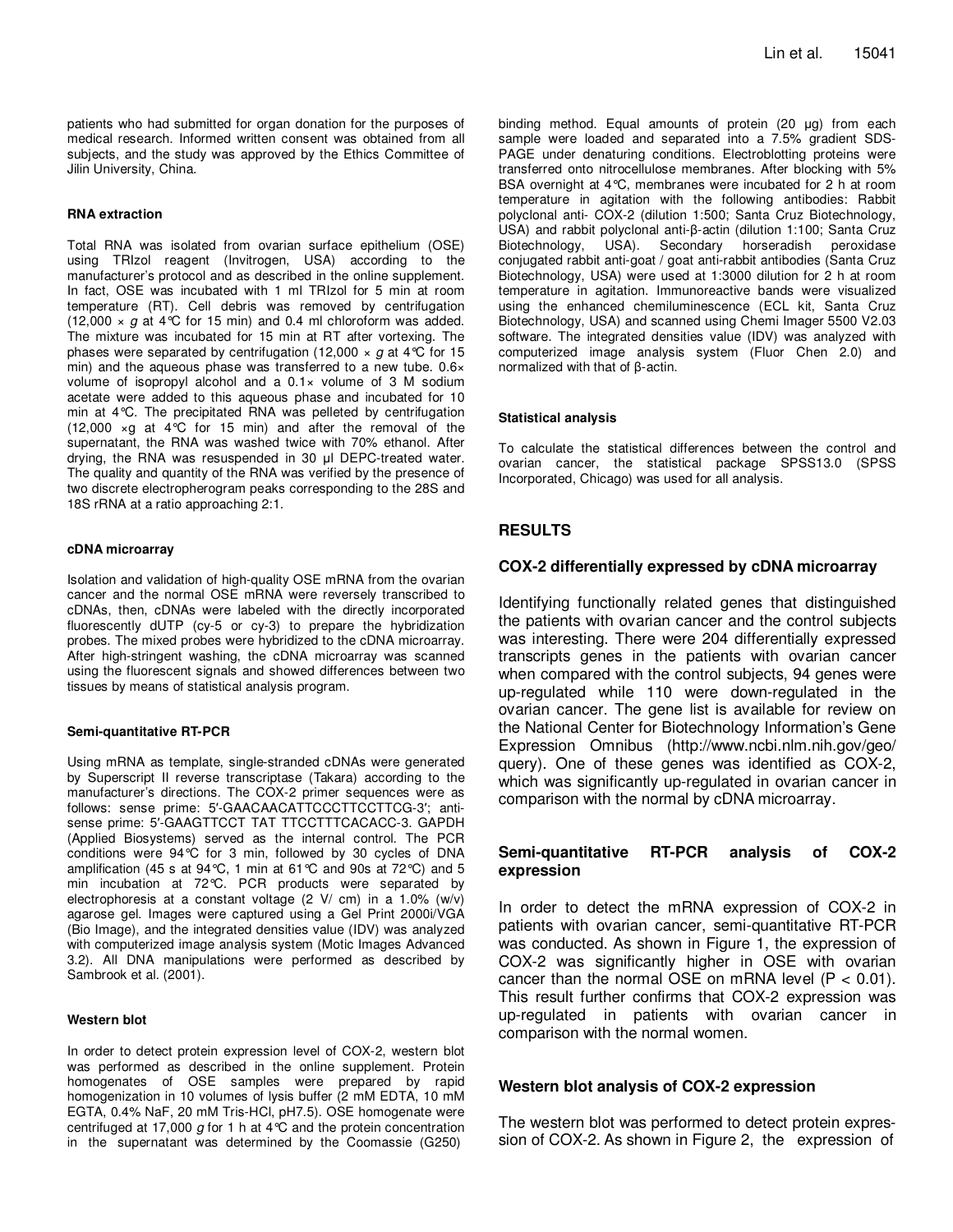

**Figure 1.** Semi-quantitative RT-PCR analysis of COX-2 mRNA expression in ovarian cancer. M, Marker; 1, normal OSE group; 2, OSE with ovarian cancer.



**Figure 2.** Weston-blot analysis of COX-2 protein expression in ovarian cancer. 1, Normal OSE group; 2, OSE with ovarian cancer.

COX-2 was significantly higher in OSE with ovarian cancer than the normal OSE on protein level ( $P < 0.01$ ), which was compatible with mRNA expression of COX-2 in OSE with ovarian cancer.

# **DISCUSSION**

In this study, cDNA microarray analysis was used to determine functionally related genes that may be expressed at different levels between OSE with ovarian cancer and controls; 94 genes were markedly upregulated while 110 genes were downregulated in the ovarian cancer. COX-2, selected for further study, was up-regulated in the OSE by bioinformatics analysis. Semi-quantitative PCR verified that COX-2 increased on the mRNA level and furthermore, COX-2 also increased on the mRNA level by Weston-blot. This study provides preliminary data on the involvement of previously unidentified COX-2 protein in the pathogenesis of ovarian cancer.

COX-2 is an inducible isoform of cyclooxygenase. It was considered formerly that it played an important role in inflammation reaction. Furthermore, it has been shown to be upregulated in various carcinomas and to have a central role in tumorigenesis. It was reported that  $PGE<sub>2</sub>$ and 6-keto  $PGF_{1}$  levels were elevated in colorectal cancers (Oka et al., 1994; Pugh and Thomas, 1994). The increase in prostaglandins may be explained by increased cyclooxygenase expression or increased cyclooxygenase catalytic activity. Eberhart and DuBois (1994) reported that COX-2, but not COX-1, was elevated in colorectal cancers. They found that approximately 50% of adenomas and 80 to 85% of adenocarcinomas had increased expression of COX-2, suggesting that COX-2 could be involved in colorectal carcinogenesis (Eberhart et al., 1994). These results were compatible with COX-2 expression which was up-regulated in ovarian cancer, which further confirmed that COX-2 play a key role in various carcinomas.

In conclusion, we have demonstrated that COX-2 was significantly up-regulated in patients with ovarian cancer in comparison with the normal human. This study provides a new approach for studying the mechanism underlying the pathogenesis of ovarian cancer. This suggests that increased COX-2 expression may be a potential target in the treatment of ovarian cancer.

# **ACKNOWLEDGEMENT**

This work was supported by the National Natural Science Foundation of China (30973187).

# **REFERENCES**

- Aldred MA, Huang Y, Liyanarachchi S (2004). Papillary and follicular thyroid carcinomas show distinctly different microarray expression profiles and can be distinguished by a minimum of five genes. J. Clin. Oncol. 22: 3531–3539.
- Calvano SE, Xiao W, Richards DR (2005). Inflammation and Host Response to Injury Large Scale Collaborative Research Program. A network-based analysis of systemic inflammation in humans. Nature, 437: 1032–1037.
- Carey MS, Dembo AJ, Simm JE (1993). Testing the validity of a prognostic classification in patients with surgically optimal ovarian carcinoma; a 15 year review. Int. J. Gynecol. Cancer, 3: 24–35.
- Crijns APG, Boezen HM, Schouten JP (2003). Prognostic factors in ovarian cancer: current evidence and future prospects. Eur. J. Cancer, 1(6): 127–145.
- Eberhart CE, Coffey RJ, Radhika A, Giardiello FM, Ferrenbach S DuBois RN (1994). Up-regulation of cyclooxygenase 2 gene expression in human colorectal adenomas and adenocarcinomas.Gastroenterology. 107: 1183-1188.
- Ergun A, Lawrence CA, Kohanski MA (2007). A network biology approach to prostate cancer. Mol. Syst. Biol. 3: 82-87.
- Green JA, Berns E, Hensen-Logmans S, Vander Burg ME, Van Dam PA, Van Diest P (1999). On behalf of the EORTC Gynaecological Cancer Study Group. Biological markers in ovarian cancer – implications for clinical practice. CME. J. Gynaecol. Oncol. 4(1): 13– 21.
- Hall J, Paul P, Brown B (2004). Critical evaluation of p53 as a prognostic marker in ovarian cancer. Expert. Rev. Mol. Med. 6: 1–20.